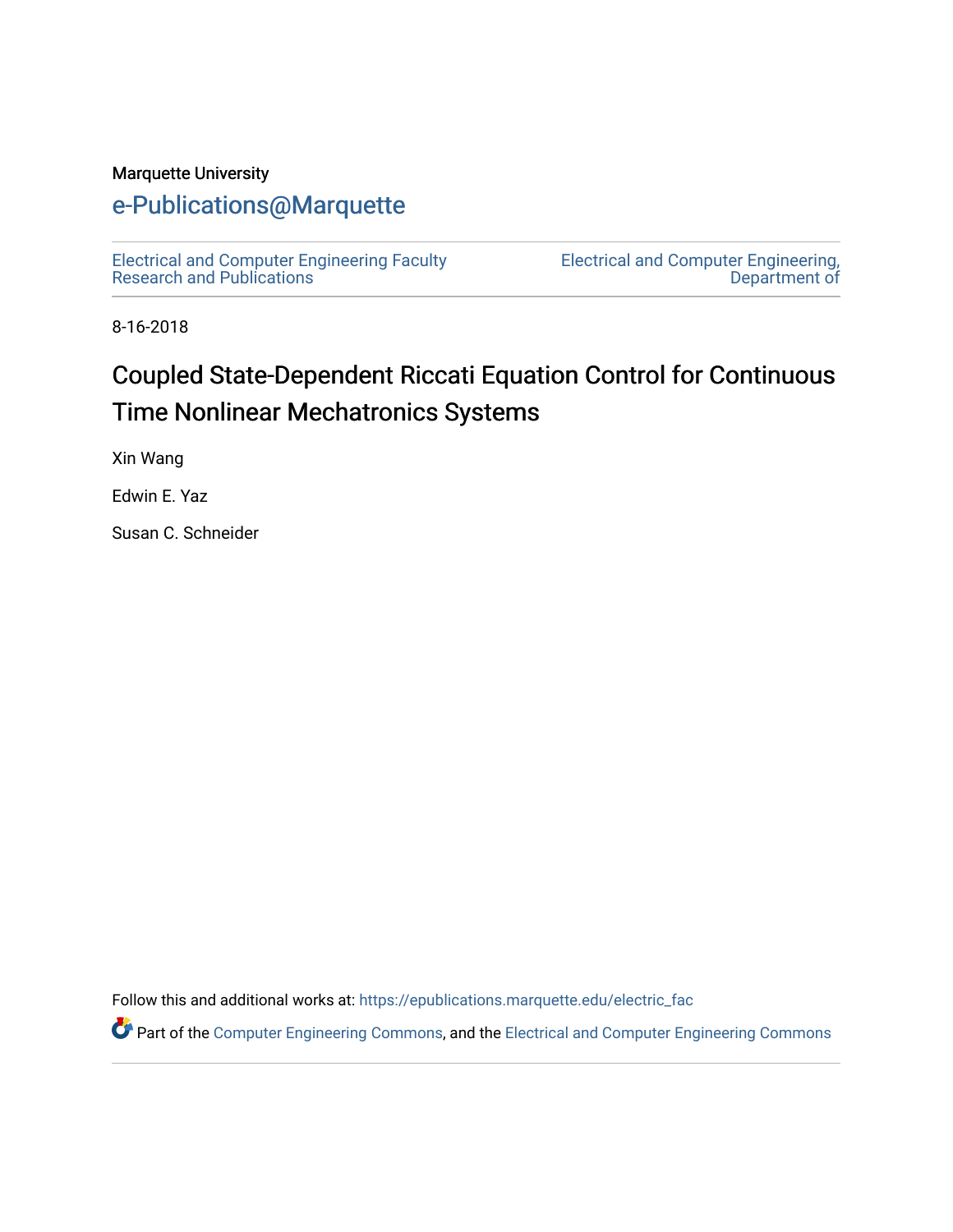**Marquette University**

# **e-Publications@Marquette**

# *Electrical and Computer Engineering Faculty Research and Publications/College of Engineering*

*This paper is NOT THE PUBLISHED VERSION;* **but the author's final, peer-reviewed manuscript.** The published version may be accessed by following the link in the citation below.

*2018 Annual American Control Conference (ACC)*, (August 16, 2018): 2102-2107[. DOI.](https://doi.org/10.23919/ACC.2018.8431627) This article is © Institute of Electrical and Electronic Engineers (IEEE) and permission has been granted for this version to appear in [e-Publications@Marquette.](http://epublications.marquette.edu/) Institute of Electrical and Electronic Engineers (IEEE) does not grant permission for this article to be further copied/distributed or hosted elsewhere without the express permission from Institute of Electrical and Electronic Engineers (IEEE).

# Coupled State-Dependent Riccati Equation Control for Continuous Time Nonlinear Mechatronics Systems

Xin Wang Southern Illinois University, Department of Electrical and Computer Engineering, Edwardsville, IL Edwin E. Yaz Marquette University, Department of Electrical and Computer Engineering, Milwaukee, WI Susan C. Schneider Marquette University, Department of Electrical and Computer Engineering, Milwaukee, WI

## Abstract:

This manuscript considers the coupled state-dependent Riccati equation approach for systematically designing nonlinear quadratic regulator and H <sup>∞</sup> control of mechatronics systems. The state-dependent feedback control solutions can be obtained by solving a pair of coupled state-dependent Riccati equations, guaranteeing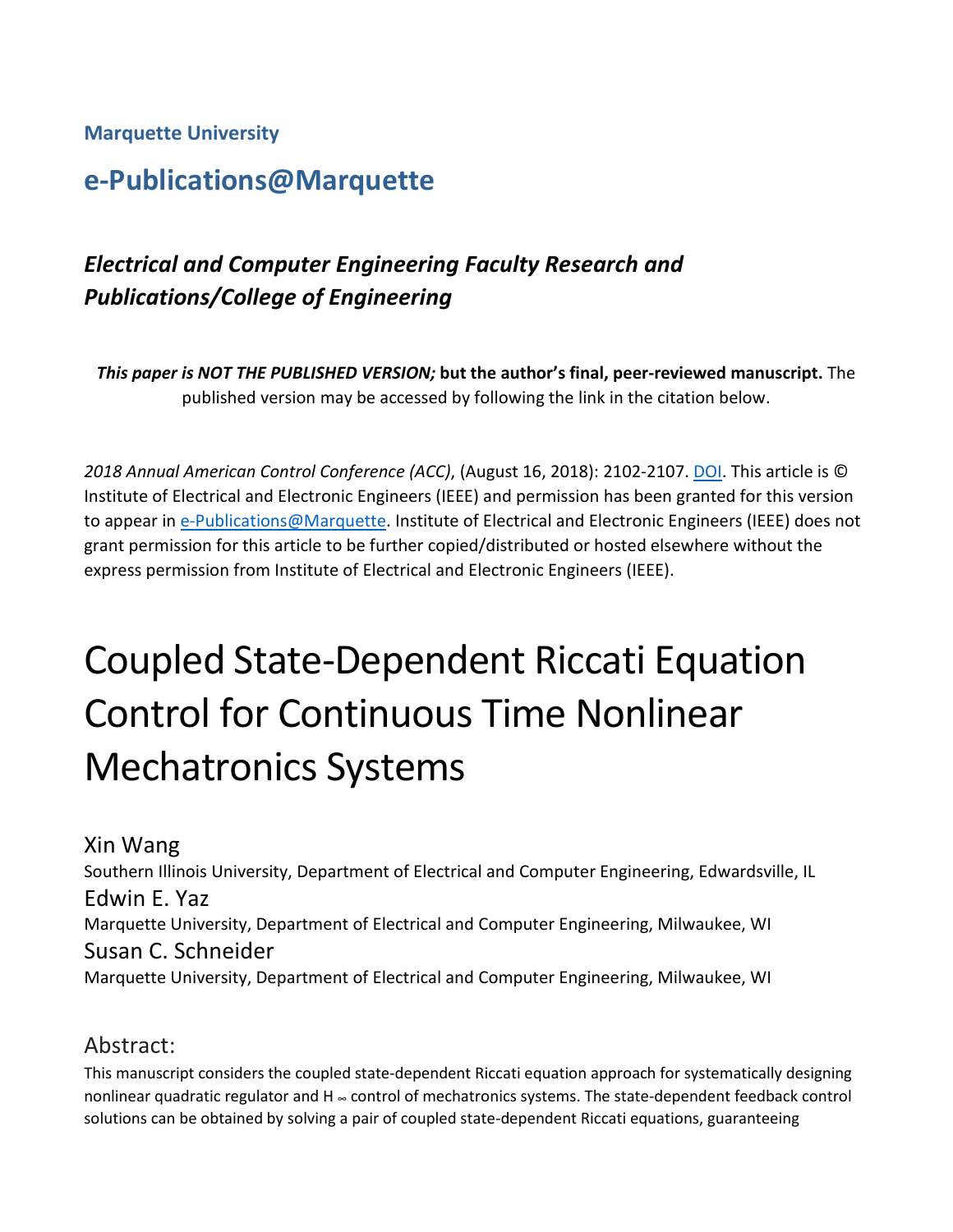nonlinear quadratic optimality with inherent stability property in combination with robust  $\ell_2$  type of disturbance reduction. The derivation of this control strategy is based on Nash's game theory. Both of finite and infinite horizon control problems are discussed. An underactuated robotic system, Furuta rotary pendulum, is used to examine the effectiveness and robustness of this novel nonlinear control approach.

## SECTION I. Introduction

Nonlinear  $H_2$  quadratic optimal solutions are traditionally characterized with Hamilton-Jacobi-Issac equations (HJIE), which provide the sufficient conditions for optimal control of nonlinear dynamics. Moreover, the HJIE reduces to algebraic Riccati equation (ARE), when the plant dynamics is linear time invariant (LTI) with linear quadratic regulator (LQR) performance objective. As for nonlinear  $H_{\infty}$  control, only the suboptimal robust control solutions can be obtained, which are equivalent to the solutions to Hamilton-Jacobi-Issac inequalities (HJIIs) [1]. However, there is no efficient algorithm to solve HJIEs and HJIIs for problems with more than a few state variables, due to the imposed numerical problems.

Over the past decades, the mixed  $H_2/H_\infty$  control problems have received much attention, with the purpose of deriving the control solutions which enjoy the properties of a quadratic optimal  $H_2$  controllers with the robustness properties of  $H_{\infty}$  controllers. The mixed  $H_2/H_{\infty}$  control problems for linear systems were initially considered in [2] [3] by Doyle, Glover, Khargonekar, Pramod and Francis, where the connection between  $H_2$  and  $H_{\infty}$  optimal control are examined, and state-space solutions are developed to linear  $H_{\infty}$  control problem. In [4], Bernstein and Haddad investigated the linear quadratic Gaussian (LQG) control problem with an  $H_{\infty}$  constraint by solving three cross-coupled algebraic Riccati equations (AREs). And in [5], Zhou, Glover and Doyle introduced an induced norm formulation of a mixed  $H_2/H_\infty$  performance criteria. Another contribution to the linear systems  $H_2/H_\infty$  control was developed by Mustapha and Glover in [6] [7], in which they proposed entropy minimization approach to obtain an upper bound on the  $H_2$  cost function with an  $H_\infty$  constraint. Aiming at simplify the problem of effective computing the controller, Khargonekhar and Rotea in [8], and Scherer et al. in [9], solve more general mixed performance objectives linear control problems by convex optimization involving linear matrix inequalities. And more lately, Limebeer et al. in [10] approach the multi-objectives linear state feedback control problems, based on Nash two-person nonzero-sum differential game theory, which is a theoretical extension to Barsar and Bernhard's minimax approach to  $H_{\infty}$  control [11]. The Nash game approach to output feedback linear control is later studied by Chen and Zhou in [12].

Motivated by the success of linear system control methods, there have been extensive studies in nonlinear system  $H_2/H_\infty$  control more recently. As an extension to the results of Lime-beer et. al. in [10], Lin developed cross-coupled Hamilton-Jacobi-Issac's equations as the sufficient conditions for solving the mixed  $H_2$  –  $H_{\infty}$  control problem for continuous and discrete-time nonlinear systems [13]–[14].

Latest development in synthesizing feedback controls for nonlinear  $H_2/H_{\infty}$  control involves solving the statedependent linear matrix inequality (SDLMI) or the state-dependent Riccati equation (SDRE) techniques. As the further extension to Scherer's results on LMI with mix performance objectives, the purpose behind statedependent linear matrix inequality (SDLMI), which is also known as nonlinear matrix inequality (NLMI), is to convert a nonlinear system control design into a convex optimization problem involving state-dependent linear matrix inequality solutions. Numerical algorithms for solving convex optimization provides effective means for solving linear matrix inequalities [15]. If a solution can be expressed in an LMI form, then there exist efficient algorithms providing global numerical solutions. As pointed out by Wang and Yaz in [16] [17], SDLMI provides us an effective method to synthesize nonlinear feedback control in achieving nonlinear quadratic regulator (NLQR) and  $H_{\infty}$  control objectives. However, SDLMI method strongly relies on the numerical solutions from linear matrix inequalities, i.e., SDLMI method does not work when solutions to LMI is not strictly feasible.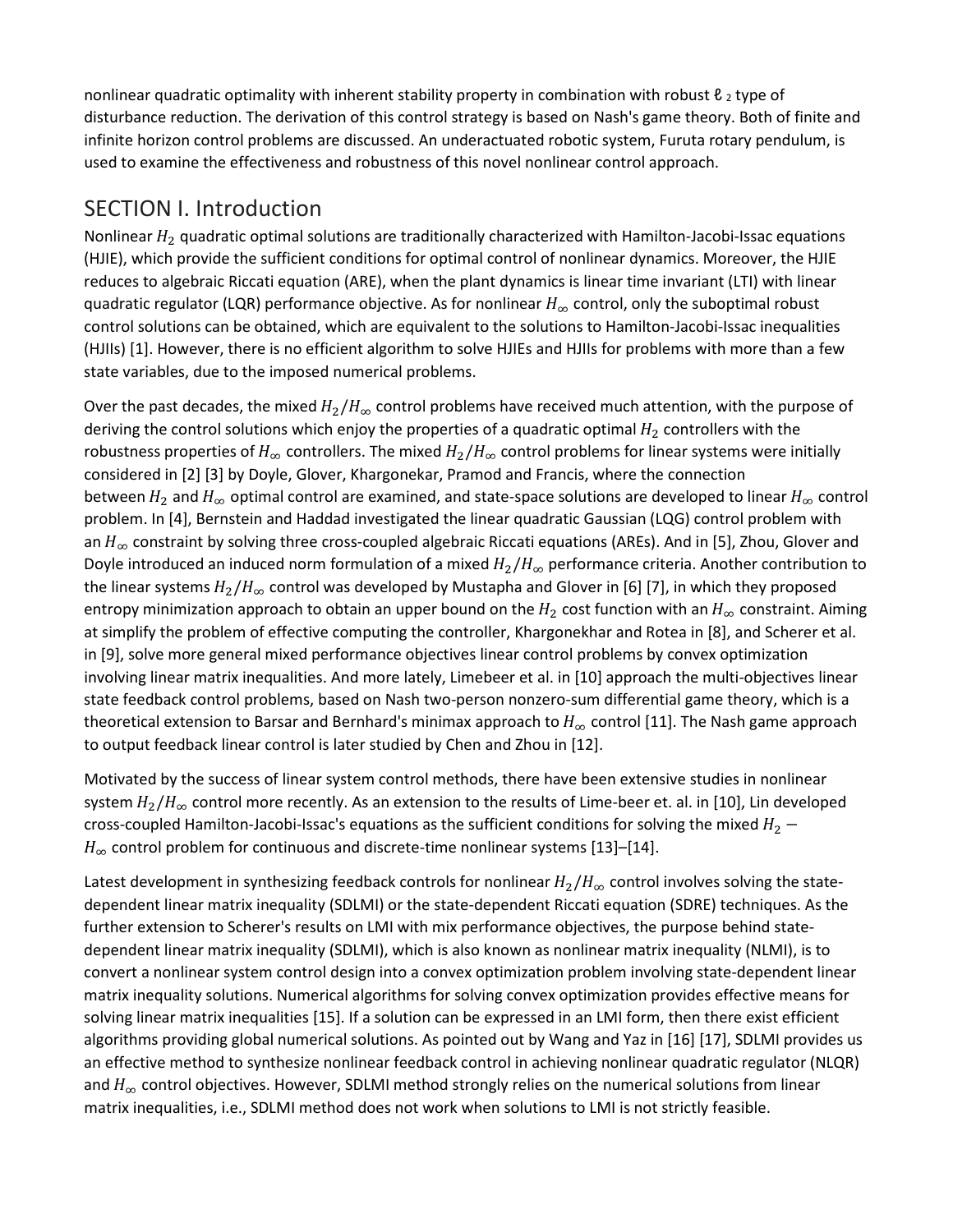In the meanwhile, the state dependent Riccati equation (SDRE) control, which is also known as the frozen Riccati equation (FRE) control, has emerged as an alternative nonlinear control design method since the mid-1990s [18]–[19][20]. A survey of the recent development of SDRE method has been summarized by Cimen in [21], Wang and Yaz in [22].

Leveraging our previous work in [22], we focus on applying Nash's game theory approach to design a set of coupled state dependent Riccati equations, which offers a generalized analytical framework in achieving a mixed Nonlinear Quadratic Regulator and  $H_{\infty}$  control of continuous time nonlinear systems. Building on our previous efforts and extending the results of Limebeer, Lin and Cloutier, the main contribution of this paper are the following: i) By utilizing Nash's game theory, the finite and infinite time coupled SDRE (CSDRE) control solutions are derived, which satisfy mixed objectives guaranteeing nonlinear quadratic optimality with inherent stability property in combination with  $H_{\infty}$  type of disturbance reduction. The proposed coupled SDRE control provides a more general SDRE control framework. ii) Instead of using linearizion or energy control, the Furuta rotary pendulum can be effectively controlled/stabilized from pendent to upright positions with the proposed coupled state dependent Riccati equation control method, while achieving the mixed design objectives. iii) Our work unifies Limebeer, Lin and Cloutier's work on Hamilton-Jacobi-Issac equation approach, Nash game theory, and nonlinear quadratic regulator SDRE approach by a more general coupled state-dependent Riccati equation (CSDRE) method for practical nonlinear mechatronics system control applications.

The remainder of this manuscript is organized as follows: In Section II, the finite time nonlinear quadratic regulator/ $H_{\infty}$  SDRE control method is proposed. The infinity time quadratic regulator/ $H_{\infty}$  SDRE control method is presented in Section III. Dynamics model of Furuta rotary pendulum model and coupled state dependent Riccati equation controller implementation details are described in Section IV, and these are followed by concluding remarks in Section V.

SECTION II. Finite-Horizon Nonlinear Quadratic Regulator  $\mathcal{H}_\infty$ SDRE Control Consider the following continuous-time input-affine state-space model, which is defined on a smooth ndimensional manifold  $\mathcal{X} \subset \mathcal{R}^n$  containing the origin  $x = 0$ :

$$
\mathcal{P}: \begin{cases} x & = f(x) + g_1(x)w + g_2(x)u \\ z & = A(x)x + B_1(x)w + B_2(x)u \\ z & = h_1(x) + d_{12}(x)u \\ y & = x \end{cases}
$$

with

$$
x(0)=x_{0\ (1)}
$$

where  $x \in \mathcal{X} \subset \mathbb{R}^n$  denotes the state space variable,  $u \in \mathcal{U} \subset \mathbb{R}^p$  denotes the constant input,  $w \in \mathcal{W} \subset$  $\mathcal{R}^r$  denotes the disturbance and perturbation. The measurement output  $y \in \mathcal{R}^m$  represents the sensor measurements, and the performance output  $x \in \mathbb{R}^s$  represents the controlled output.

Consider the notation  $\mathcal{M}^{i \times j}$  as the ring of  $i \times j$  matrices over X. In system equation of  $(1)$ ,  $f(x) = A(x)x$ . The state-dependent matrices  $A(x): \mathcal{X} \to \mathcal{M}^{n \times n}(\mathcal{X}), g_1(x) = B_1(x): \mathcal{X} \to \mathcal{M}^{n \times r}(\mathcal{X}), g_2(x) = B_2(x): \mathcal{X} \to$  $\mathcal{M}^{n \times p}(\mathcal{X})$ . Meanwhile, in the controlled output equation,  $h(x) = C_1(x)x$ . The state-dependent matrices  $C_1(x): \mathcal{X} \to \mathcal{M}^{s \times n}(\mathcal{X})$ , and  $d_{12}(x) = D_{12}(x): \mathcal{X} \to \mathcal{M}^{s \times p}(\mathcal{X})$ . We assume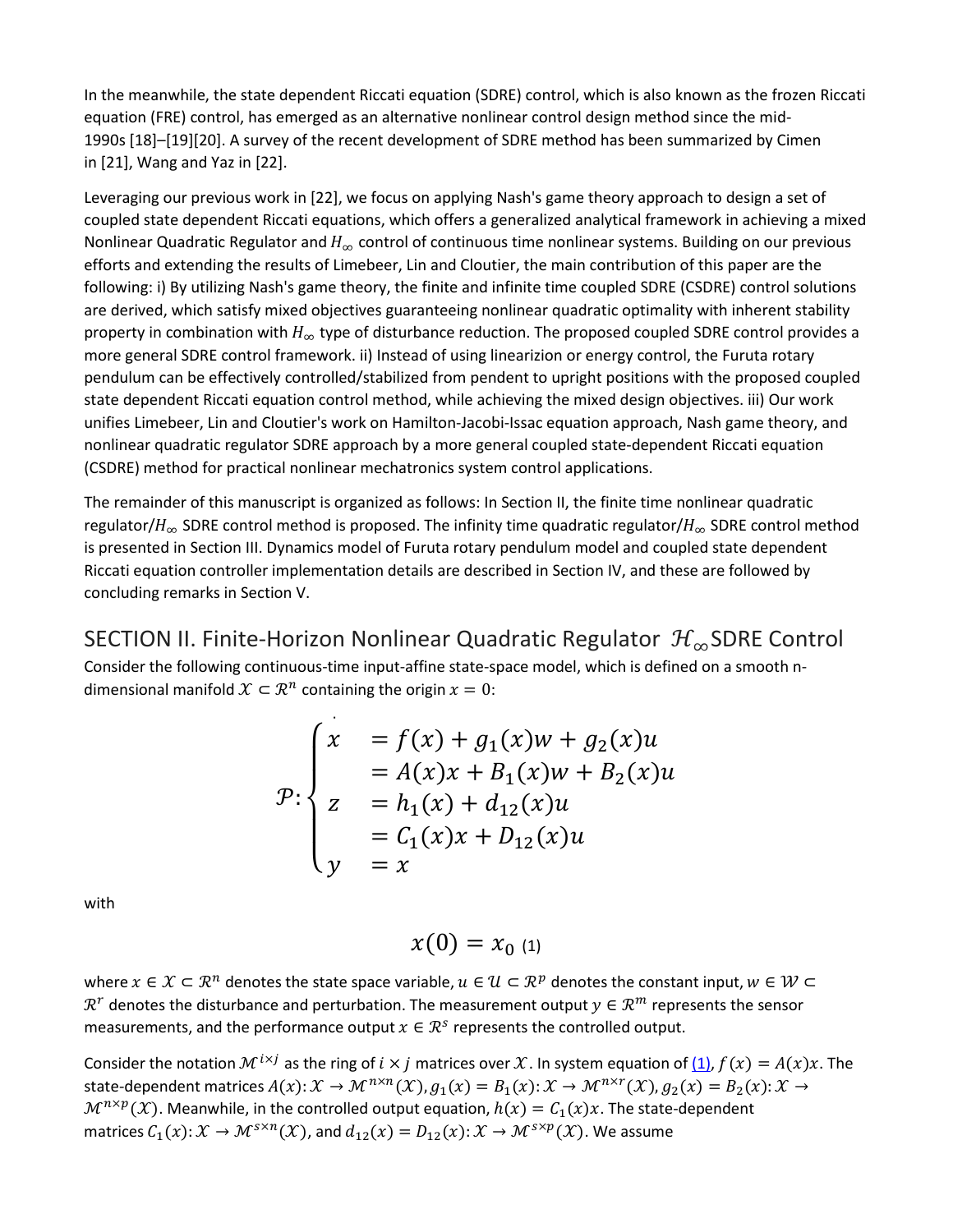that  $f(x)$ ,  $g_1(x)$ ,  $g_2(x)$ ,  $h(x)$ ,  $d_{12}(x)$  are all real  $C^\infty$  functions defined in a neighborhood of the origin with  $f(0) = 0$ , and  $h(0) = 0$ .

# II. Assumption 1 **Suppose the state-dependent matrices satisfy**  $d_{12}^T(x)[h_1(x)d_{12}(x)] = [01]$  (2)

Or the equivalent condition:

$$
D_{12}^{T}(x)[\mathcal{C}_{1}(x)D_{12}(x)]=[0I] \text{ (3)}
$$

The mixed  $NLQR/H_{\infty}$  state-dependent control problem can be formally defined as follows:

## **Definition 1** Continuous Time Nonlinear  $NLQR/H_{\infty}$  Control Problem with Internal **Stability**

Find the time-varying state-dependent control feedback law in the form

$$
u(x)=K(x)x
$$
 (4)

with  $K(0) = 0$ , such that, the closed loop system:

$$
\mathcal{K} \circ \mathcal{P} : \begin{cases} x &= A(x)x + g_1(x)w + g_2(x)K(x)x \\ z &= C_1(x)x + d_{12}(x)K(x)x \\ y &= x \end{cases}
$$

with  $x(0) = x_0$  satisfies:

1. the suboptimal  $H_{\infty}$  control objective is satisfied.

$$
\int_0^T \|z\|^2 dt \leq \gamma^{*2} \int_0^T \|w\|^2 dt
$$
 (5)

 $\forall t \in [0, T]$ , and  $\forall w \in \mathcal{W} \subset \mathcal{L}_2[0, T]$ .

- 2. the quadratic energy  $x^T Q x + u^T R u$  is minimized.
- 3. the closed loop system  $\mathcal{K} \circ \mathcal{P}$  defined above with  $w = 0$  is locally asymptotically stable in the neighborhood of the origin  $x = 0$ , starting from the initial state  $x_0 = 0$ .  $\diamond$

As is well-known, the problem mentioned above can be formulated as the two-player Nash game associated with the following  $H_{\infty}$  cost functional and nonlinear quadratic cost functional [10] [13] [23]:

$$
\min_{u \in \mathcal{U}, w \in \mathcal{W}} J_1(u, w) = \frac{1}{2} \int_{t_0}^T (\gamma^2 ||w(t)||^2 - ||z(t)||^2) dt
$$
  
\n
$$
\min_{u \in \mathcal{U}, w \in \mathcal{W}} J_2(u, w) = \frac{1}{2} \int_{t_0}^T (x^T Q(x)x + u^T R(x)u) dt
$$
 (6)(7)

The purpose is to seek control strategy  $u^*$ ,  $w^*$ , which satisfy the Nash equilibrium defined by [10] [13] [23]: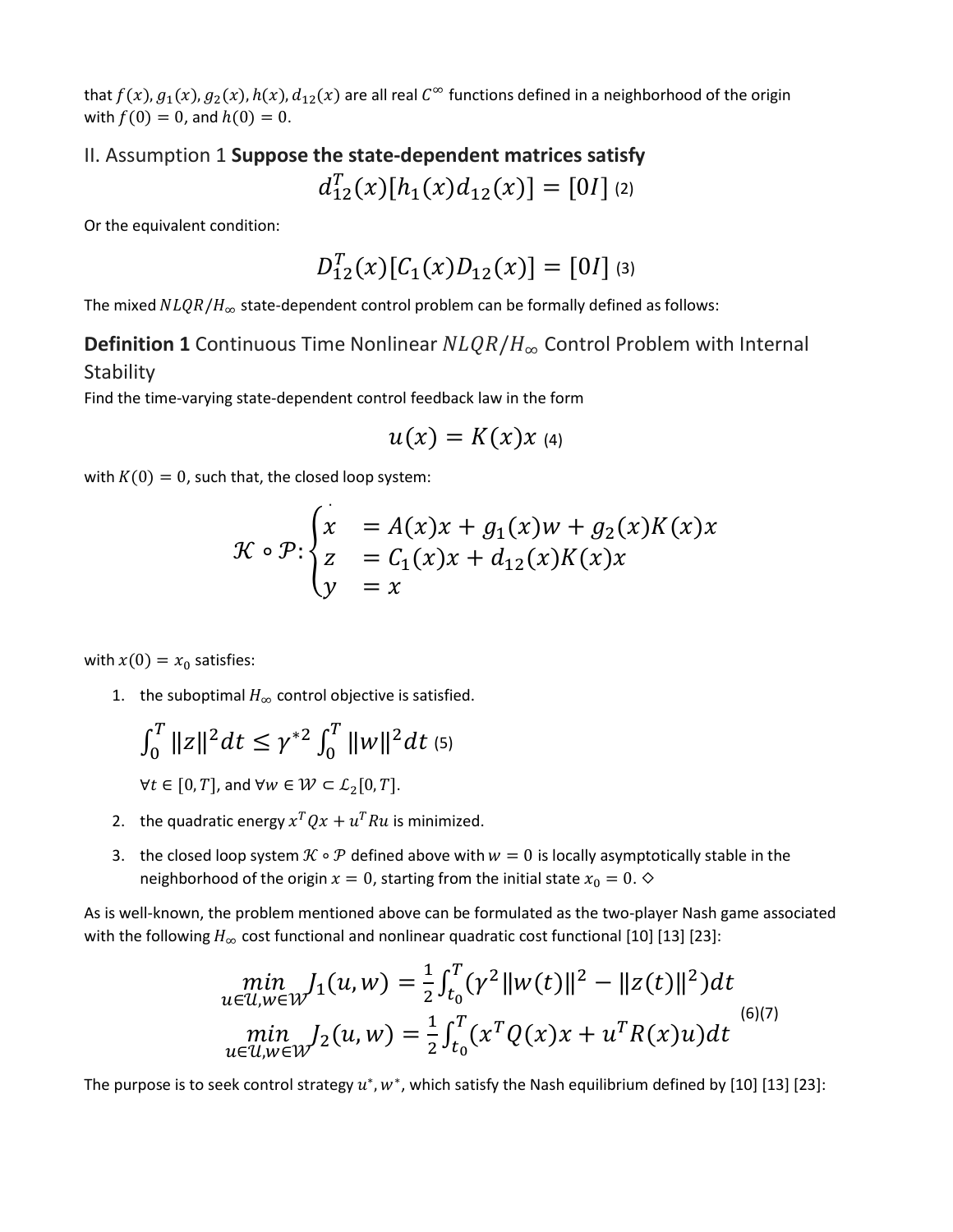$$
J_1(u^*, w^*) \le J_1(u^*, w), \forall w \in W
$$
  

$$
J_2(u^*, w^*) \le J_2(u, w^*), \forall u \in U
$$
<sup>(8)</sup>

Recall the definition of zero-state detectability from[13] [23].

#### Definition 2

**If there exist**  $N$  which is a neighborhood about the origin  $x = 0$ , S.t.  $\forall x \in N$ , we have

$$
h(x(t, x_0)) = 0, \forall t > 0 \Rightarrow \lim_{t \to \infty} x(t, x_0) = 0
$$
 (9)

**then the pair**  $(f(x), h(x))$  is said to be locally zero-state detectable. If  $\mathcal{N} = \mathbb{R}^n$ , then the pair is said to be **(globally) zero-state detectable [13] [14].**

Now, we are in the position to describe the main results, which provides sufficient conditions for the solvability of mixed  $NLQR - H_{\infty}$  nonlinear control problems with internal stability.

#### Theorem 1

Consider the nonlinear plant  $P$  defined by  $(1)$  and the finite-horizon continuous time nonlinear quadratic **regulator and** ∞ **SDRE control problem with cost functionals [\(6\)](https://ieeexplore.ieee.org/document/#deqn6-7) and (**7**). Suppose the following.**

- **1.**  $(f(x), h(x))$  are locally zero-state detectable.
- **2. there exists a locally negative definite**  $C^1$  function  $U(x, t) < 0: \mathcal{X} \to \mathcal{R}$ , and a locally positive **definite**  $C^1$  function  $V(x, t) > 0: X \to \mathcal{R}$ , such that  $U(0, t) = 0$ , and  $V(0, t) = 0$ .
- **3.** Assume there exist  $P_1 \le 0$ , and  $P_2 \ge 0$  solutions of the coupled State Dependent Riccati Equations **(CSDRE), which are in the form of ordinary differential equations as:**

$$
-P_1 = A^T P_1 + P_1 A - C_1^T C_1 -
$$
  
\n
$$
[P_1(t)P_2(t)] \begin{pmatrix} \gamma^{-2} B_1 B_1^T & B_2 R^{-1} B_2^T \\ B_2 R^{-1} B_2^T & B_2 R^{-1} B_2^T \end{pmatrix} \begin{bmatrix} P_1(x, t) \\ P_2(x, t) \end{bmatrix},
$$
  
\nwith  $P_1(x, T) = 0$   
\n
$$
-P_2 = A^T P_2 + P_2 A + Q -
$$
  
\n
$$
[P_1(t)P_2(t)] \begin{pmatrix} 0 & \gamma^{-2} B_1 B_1^T \\ \gamma^{-2} B_1 B_1^T & B_2 R^{-1} B_2^T \end{pmatrix} \begin{bmatrix} P_1(x, t) \\ P_2(x, t) \end{bmatrix}
$$
  
\nwith  $P_2(x, T) = 0$ 

Then, the coupled state dependent Riccati equation control inputs are

$$
u^*(x,t) = -R^{-1}B_2^T(x)P_2(x,t)x(x,t)
$$
  

$$
w^*(x,t) = -\gamma^{-2}B_1^T(x)P_1(x,t)x(x,t)
$$
<sup>(12)(13)</sup>

solve the continuous time finite horizon SDRE problem. Moreover, the optimal costs are given by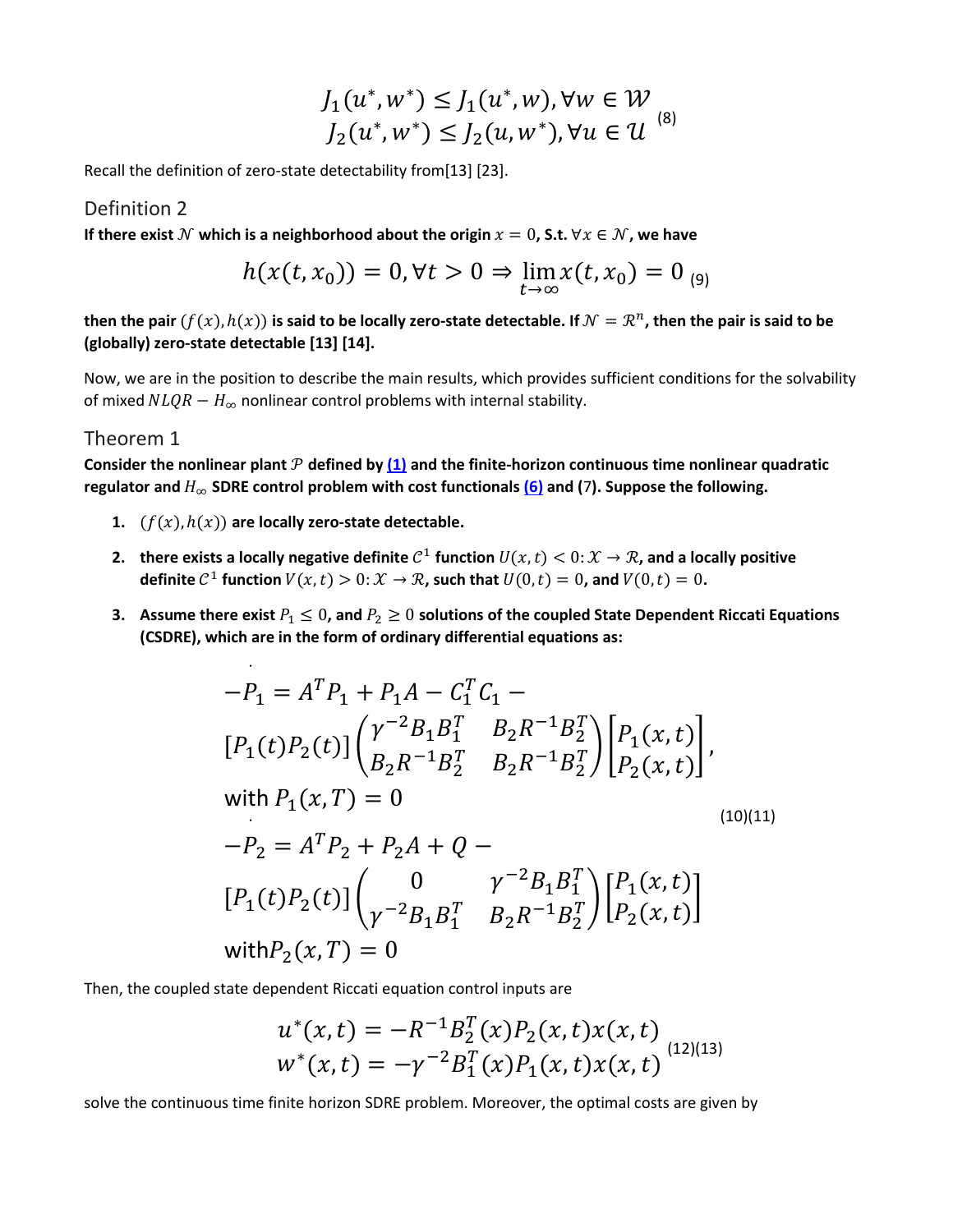$$
J_1^*(u^*, w^*) = U(0, x_0) = x^T(0)P_1(0)x(0)
$$
  

$$
J_2^*(u^*, w^*) = V(0, x_0) = x^T(0)P_2(0)x(0)
$$
  
(14)(15)

Equivalent to Theorem 1, the following theorem provides the coupled Hamilton-Jacobi-Isaacs Equations (HJIEs), which serve as the sufficient conditions for the solvability of finite horizon problem.

#### Theorem 2

Consider the nonlinear plant  $P$  defined by  $(1)$  and the finite horizon continuous time nonlinear quadratic **regulator and** ∞ **SDRE control problem with cost functionals [\(6\) and \(7\).](https://ieeexplore.ieee.org/document/#deqn6-7) Suppose the following conditions hold:**

- **1.**  $(f(x), h(x))$  are locally zero-state detectable.
- **2. there exists a locally negative definite**  $C^1$  function  $U(x, t) < 0: \mathcal{X} \to \mathcal{R}$ , and a locally positive **definite**  $C^1$  **function**  $V(x, t) > 0: X \to \mathcal{R}$ , such that  $U(0, t) = 0$ , and  $V(0, t) = 0$ .
- **3. and satisfy the Hamilton-Jacobi-Isaacs Equations (HJIEs):**

$$
-U_t(x,t) = U_x(x,t)f(x) - \frac{1}{2}V_x(x,t)g_2(x)R^{-2}g_2^T(x)V_x^T(x,t) -
$$
  
\n
$$
\frac{1}{2\gamma^2}U_x(x,t)g_1(x)g_1^T(x)U_x^T(x,t) -
$$
  
\n
$$
U_x(x,t)g_2(x)R^{-1}g_2^T(x)V_x^T(x,t) - \frac{1}{2}h_1^T(x)h_1(x),
$$
  
\nwith  $U(x,T) = 0$   
\n
$$
-V_t(x,t) = V_x(x,t)f(x) - \frac{1}{2}V_x(x,t)g_2(x)R^{-1}g_2^T(x)V_x^T(x,t) -
$$
  
\n
$$
\frac{1}{\gamma^2}V_x(x,t)g_1(x)g_1^T(x)U_x^T(x,t) +
$$
  
\n
$$
\frac{1}{2}x^T(t)Q(x,t)x(t),
$$
  
\nwith  $V(x,T) = 0$ 

Then, the state dependent Riccati equation control inputs are

$$
u^*(x,t) = -R^{-1}g_2^T(x)V_x^T(x,t)
$$
  

$$
w^*(x,t) = -\frac{1}{\gamma^2}g_1^T(x)U_x^T(x,t)
$$
<sup>(18)(19)</sup>

solve the continuous time finite horizon SDRE problem. Moreover, the optimal costs are given by

$$
J_1^*(u^*, w^*) = U(0, x_0)
$$
  

$$
J_2^*(u^*, w^*) = V(0, x_0)
$$
  

$$
(20)(21)
$$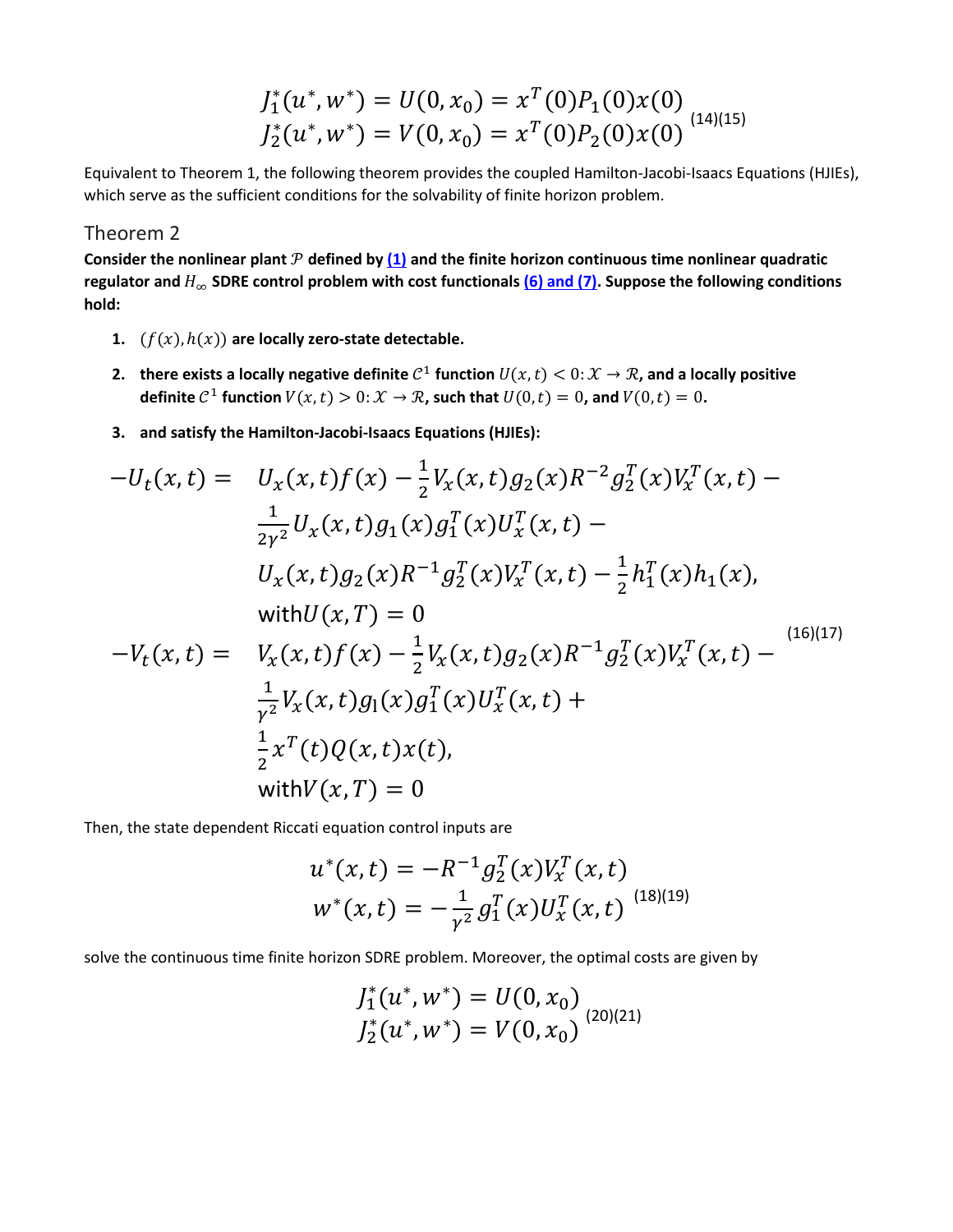# SECTION III. Infinite-Horizon Nonlinear Quadratic Regulator/ $\mathcal{H}_{\infty}$  SDRE

## Control

In this section, we consider the infinite time nonlinear quadratic regulator/ $\mathcal{H}_{\infty}$  SDRE control problem, by letting  $T \to \infty$ . The following theorem gives the sufficient condition for the solvability of this problem.

#### Theorem 3

Consider the nonlinear plant  $P$  defined by  $(1)$  and the infinite-horizon continuous time nonlinear quadratic **regulator and**  $H_{\infty}$  **SDRE control problem with cost functionals [\(6\) and \(7\).](https://ieeexplore.ieee.org/document/#deqn6-7) Suppose the following.** 

- **1.**  $(f(x), h(x))$  are locally zero-state detectable.
- **2. there exists a locally negative definite**  $C^1$  function  $U(x, t) < 0$ :  $\mathcal{X} \to \mathcal{R}$ , and a locally positive **definite**  $C^1$  **function**  $V(x, t) > 0: X \to \mathcal{R}$ , such that  $U(0, t) = 0$ , and  $V(0, t) = 0$ .
- **3.** Assume there exist  $P_1 \leq 0$ , and  $P_2 \geq 0$  solutions of the coupled State Dependent Riccati Equations **(CSDRE), which are in the form of ordinary differential equations as:**

$$
0 = A^T P_1 + P_1 A - C_1^T C_1 -
$$
  
\n
$$
[P_1(t)P_2(t)] \begin{pmatrix} \gamma^{-2} B_1 B_1^T & B_2 R^{-1} B_2^T \\ B_2 R^{-1} B_2^T & B_2 R^{-1} B_2^T \end{pmatrix} \begin{bmatrix} P_1(x,t) \\ P_2(x,t) \end{bmatrix},
$$
  
\nwith  $P_1(x,t) \le 0$   
\n
$$
0 = A^T P_2 + P_2 A + Q -
$$
  
\n
$$
[P_1(t)P_2(t)] \begin{pmatrix} 0 & \gamma^{-2} B_1 B_1^T \\ \gamma^{-2} B_1 B_1^T & B_2 R^{-1} B_2^T \end{pmatrix} \begin{bmatrix} P_1(x,t) \\ P_2(x,t) \end{bmatrix}
$$
  
\nwith  $P_2(x,t) \ge 0$ 

Then, the state dependent Riccati equation control inputs are

$$
u^*(x,t) = -R^{-1}B_2^T(x)P_2(x,t)x(x,t)
$$
  

$$
w^*(x,t) = -\gamma^{-2}B_1^T(x)P_1(x,t)x(x,t)
$$
 (24)(25)

solve the continuous time infinite horizon SDRE problem. Moreover, the optimal costs are given by

$$
J_1^*(u^*, w^*) = U(0, x_0) = x^T(0)P_1(0)x(0)
$$
  

$$
J_2^*(u^*, w^*) = V(0, x_0) = x^T(0)P_2(0)x(0)
$$
  
(26)(27)

Equivalent to Theorem 3, the following theorem provides the coupled Hamilton-Jacobi-Isaacs equations (HJIEs), which serve as the sufficient conditions for the solvability of infinite horizon problem.

#### Theorem 4

Consider the nonlinear plant  $P$  defined by  $(1)$  and the infinite horizon continuous time nonlinear quadratic **regulator and** ∞ **SDRE control problem with cost functionals [\(6\) and \(7\).](https://ieeexplore.ieee.org/document/#deqn6-7) Suppose the following conditions hold:**

**1.**  $(f(x), h(x))$  are locally zero-state detectable.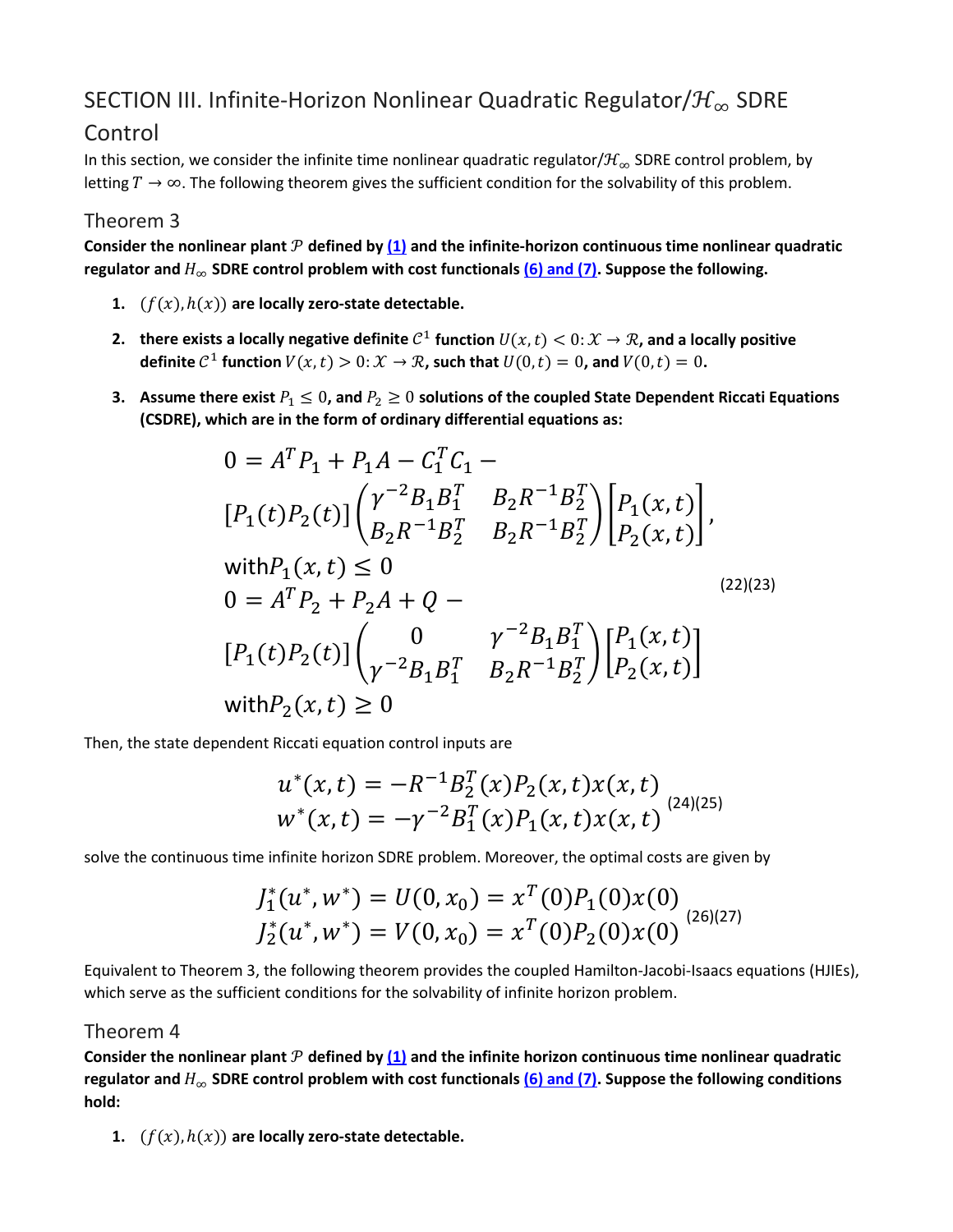- **2. there exists a locally negative definite**  $C^1$  function  $U(x, t) < 0$ :  $\mathcal{X} \to \mathcal{R}$ , and a locally positive **definite**  $C^1$  **function**  $V(x, t) > 0: X \to \mathcal{R}$ , such that  $U(0, t) = 0$ , and  $V(0, t) = 0$ .
- **3. and satisfy the Hamilton-Jacobi-Isaacs Equations (HJIEs):**

$$
0 = U_x(x, t)f(x) - \frac{1}{2}V_x(x, t)g_2(x)R^{-2}g_2^T(x)V_x^T(x, t) -
$$
  
\n
$$
\frac{1}{2\gamma^2}U_x(x, t)g_1(x)g_1^T(x)U_x^T(x, t) -
$$
  
\n
$$
U_x(x, t)g_2(x)R^{-1}g_2^T(x)V_x^T(x, t) - \frac{1}{2}h_1^T(x)h_1(x),
$$
  
\nwith  $U(x, t) \le 0$   
\n
$$
0 = V_x(x, t)f(x) - \frac{1}{2}V_x(x, t)g_2(x)R^{-1}g_2^T(x)V_x^T(x, t) -
$$
  
\n
$$
\frac{1}{\gamma^2}V_x(x, t)g_1(x)g_1^T(x)U_x^T(x, t) +
$$
  
\n
$$
\frac{1}{2}x^T(t)Q(x, t)x(t),
$$
  
\nwith  $V(x, t) \ge 0$ 

Then, the state dependent Riccati equation control inputs are

$$
u^*(x,t) = -R^{-1}g_2^T(x)V_x^T(x,t)
$$
  

$$
w^*(x,t) = -\frac{1}{\gamma^2}g_1^T(x)U_x^T(x,t)
$$
<sup>(30)(31)</sup>

solve the continuous time infinite horizon SDRE problem. Moreover, the optimal costs are given by

$$
J_1^*(u^*, w^*) = U(0, x_0)
$$
  

$$
J_2^*(u^*, w^*) = V(0, x_0)
$$
  

$$
(32)(33)
$$

# SECTION IV. Special Case: Nonlinear Regulation State Dependent Riccati Equation Control

To minimize the nonlinear quadratic performance objective  $J_2$  in  $(7)$  only

$$
\min_{u \in \mathcal{U}, w \in \mathcal{W}} J(u, w) = \frac{1}{2} \int_0^{\infty} (x^T Q(x) x + u^T R(x) u) dt
$$
 (34)

with respect to the state  $x$  and control  $u$  subject to the nonlinear differential equation, which is a special case of  $(1)$  without performance output or external disturbances.

$$
\mathcal{P}:\begin{cases} x &= f(x) + g_2(x)u \\ y &= A(x)x + B_2(x)u \end{cases}
$$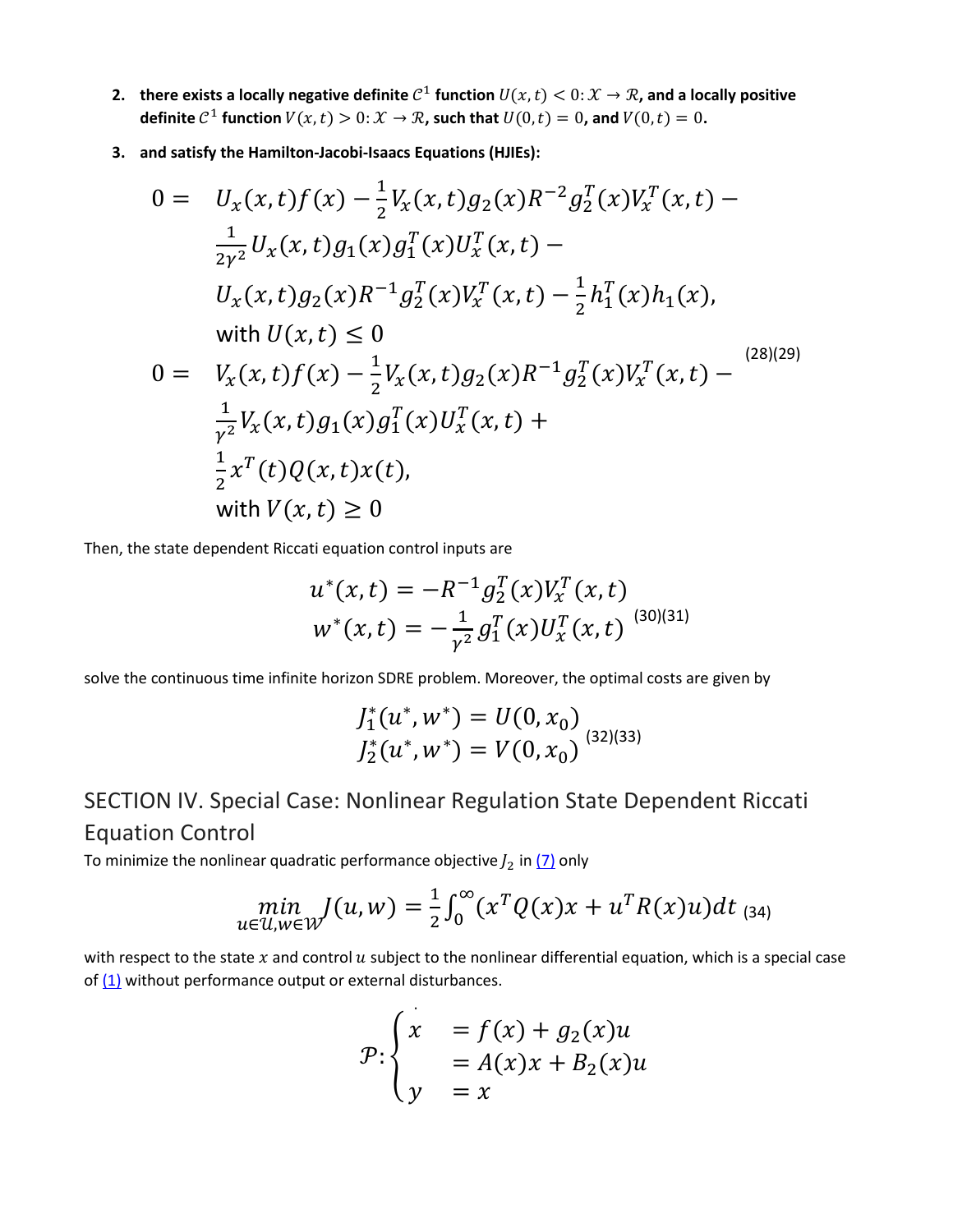The nonlinear quadratic regulator SDRE control approach is to solve the following state dependent Riccati equation:

$$
A^T(x)P + PA(x) - PB_2R^{-1}(x)B_2^TP + Q(x) = 0
$$
 (35)

which is a special case of decoupled equation of  $(23)$  by setting  $P_2 = P$  and  $P_1 = 0$ .

The nonlinear feedback control input can be constructed as

$$
u = -R^{-1}(x)B_2^T P(x)x
$$
 (36)

which is the decoupled control solution from  $(24)$ .

#### SECTION V. Applications to Furuta Pendulum Control

Furuta rotary pendulum is controlled with the proposed coupled state dependent Riccati equation (CSDRE)

control. The Furuta pendulum has stable equilibrium point at  $\theta_1 = 2\pi K + \pi$  and  $\theta_1 = 0, \forall K \in \mathcal{N}$ ; and unstable

equilibrium point at  $\theta_1 = 2\pi K$  and  $\theta_1 = 0$ ,  $\forall K \in \mathcal{N}$ . Denote  $\mathcal N$  as the set of integers. The two links of Furuta pendulum are distinguished using subscripts 0 and 1, respectively.

The following standard Furuta pendulum notations and parameters are used in this manuscript.

| Notation   | Unit                         | Explanation                        |
|------------|------------------------------|------------------------------------|
| $\theta_i$ | [rad]                        | angle of $i^{th}$ link             |
| $\tau_i$   | [Nm]                         | torque applied to $i^{th}$ joint   |
| $J_i$      | $\sqrt{[kg\cdot m^2]}$       | moment of inertia of $i^{th}$ link |
| $m_i$      | [kg]                         | mass of $i^{th}$ link              |
| $d_i$      | $\overline{[kg\cdot m^2/s]}$ | viscous friction coefficient       |
| $l_i$      | [m]                          | length of $i^{th}$ link            |
| $r_i$      | $\lceil m \rceil$            | distance from $i^{th}$ joint       |
|            |                              | to gravity center of $i^{th}$ link |

Applying Euler-Lagrange equation, the joint space dynamics of Furuta rotary pendulum is obtained as

$$
M(q)q + V(q,q) + G(q) = \Gamma + \Delta^{(37)}
$$

with the generalized joint coordinate

$$
q = [\theta_1, \theta_2]^T
$$
 (38)

The mass matrix

$$
M(q) = \begin{pmatrix} j_0 + j_1 s_1^2 & -m_1 l_0 r_1 c_1 \\ -m_1 l_0 r_1 c_1 & j_1 \end{pmatrix} (39)
$$

The centrifugal and Coriolis force matrix

$$
V(q,q) = \begin{pmatrix} m_1 l_0 r_1 s_1 \theta_1^2 + 2 j_1 s_1 c_1 \theta_0 \theta_1 + d_0 \theta_0 \\ -i_1 s_1 c_1 \theta_0^2 + d_1 \theta_1 \end{pmatrix} \tag{40}
$$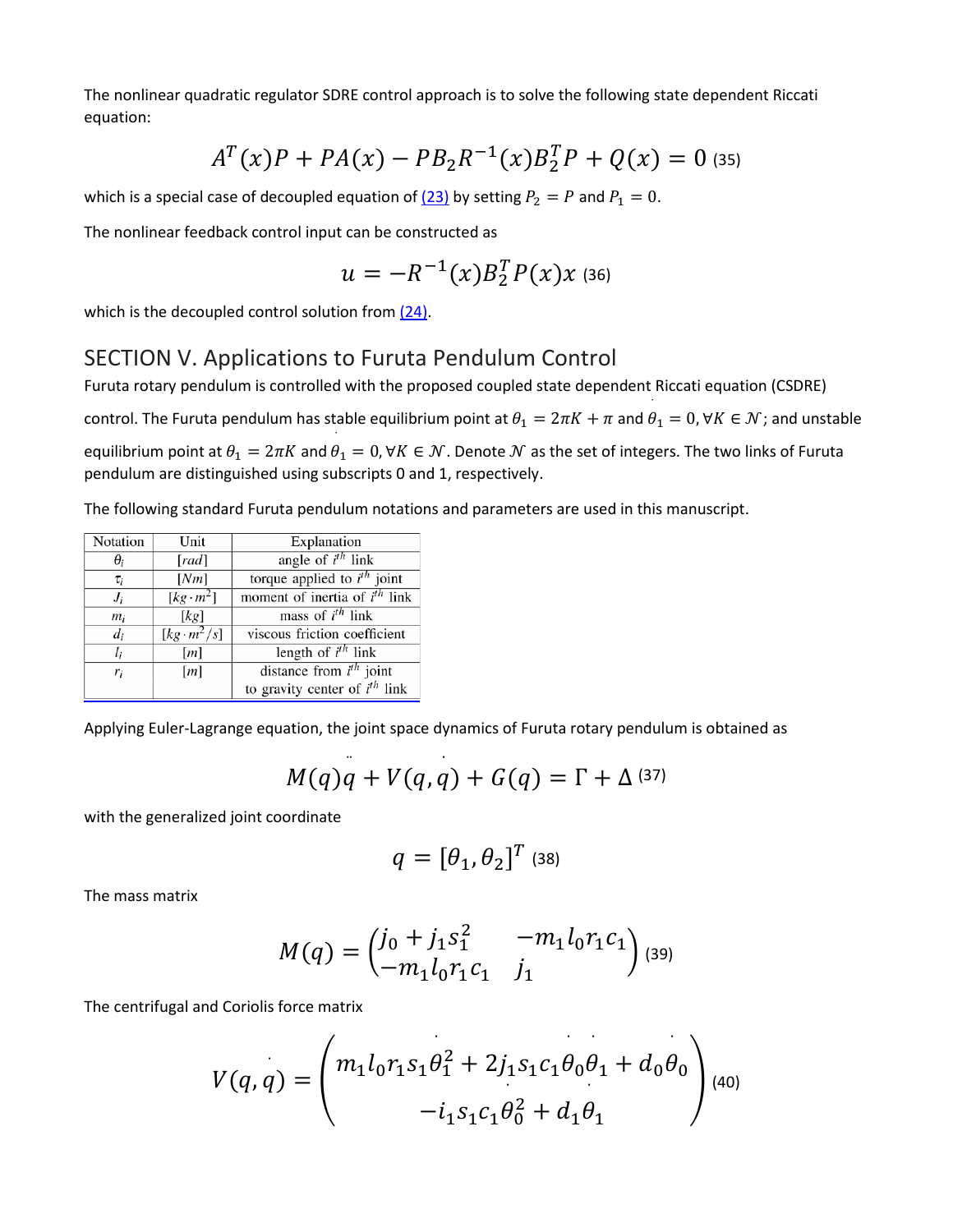The gravity force matrix

$$
G(q) = {0 \choose -m_1 gr_1 s_1} {}_{(41)}
$$

The generalized force matrix

$$
\Gamma = {\tau_0 \choose 0} (42)
$$

where  $j_i$  for  $i=0,1$  is the moment of inertia at around  $i^{th}$  pivot, i.e.  $j_0=j_0+m_0r_0^2+m_1l_0^2$  and  $j_1=j_1+$  $m_1 r_1^2$ .

The effect of external disturbance and perturbation  $w$  acting on the pendulum beam is included in the disturbance matrix

$$
\Delta = \begin{pmatrix} 0 \\ 1 \end{pmatrix} W \text{ (43)}
$$

By choosing the state space variables  $x = [\theta_0, \theta_1, \theta_2]$  $_0$ ,  $\theta$ ˙  $\mathbf{1}_{1}$ ]<sup>T</sup>, and control input  $u = \tau_0$ , Furuta rotary pendulum model can be described in state dependent coefficient (SDC) form as

$$
x = A(x)x + B_1(x)w + B_2(x)\tau_0
$$
  
\n
$$
z = C_1(x)x + D_{12}(x)\tau_0
$$
  
\n
$$
y = x
$$
 (44)

where

$$
A(x) = \begin{pmatrix} 0_{2 \times 2} & I_{2 \times 2} \\ -M^{-1} \Phi & -M^{-1} N \end{pmatrix} (45)
$$

with

$$
\Phi(x) = \begin{pmatrix} 0 & 0 \\ 0 & -mgr_1 \frac{\sin(\theta_1)}{\theta_1} \end{pmatrix}
$$
  

$$
N(x) = \begin{pmatrix} j_1 \sin(2\theta_1)\theta_1 + d_0 & m_1 l_0 r_1 \sin(\theta_1)\theta_1 \\ -\frac{1}{2} j_1 \sin(2\theta_1)\theta_0 & d_1 \end{pmatrix}
$$
<sup>(46)(47)</sup>

and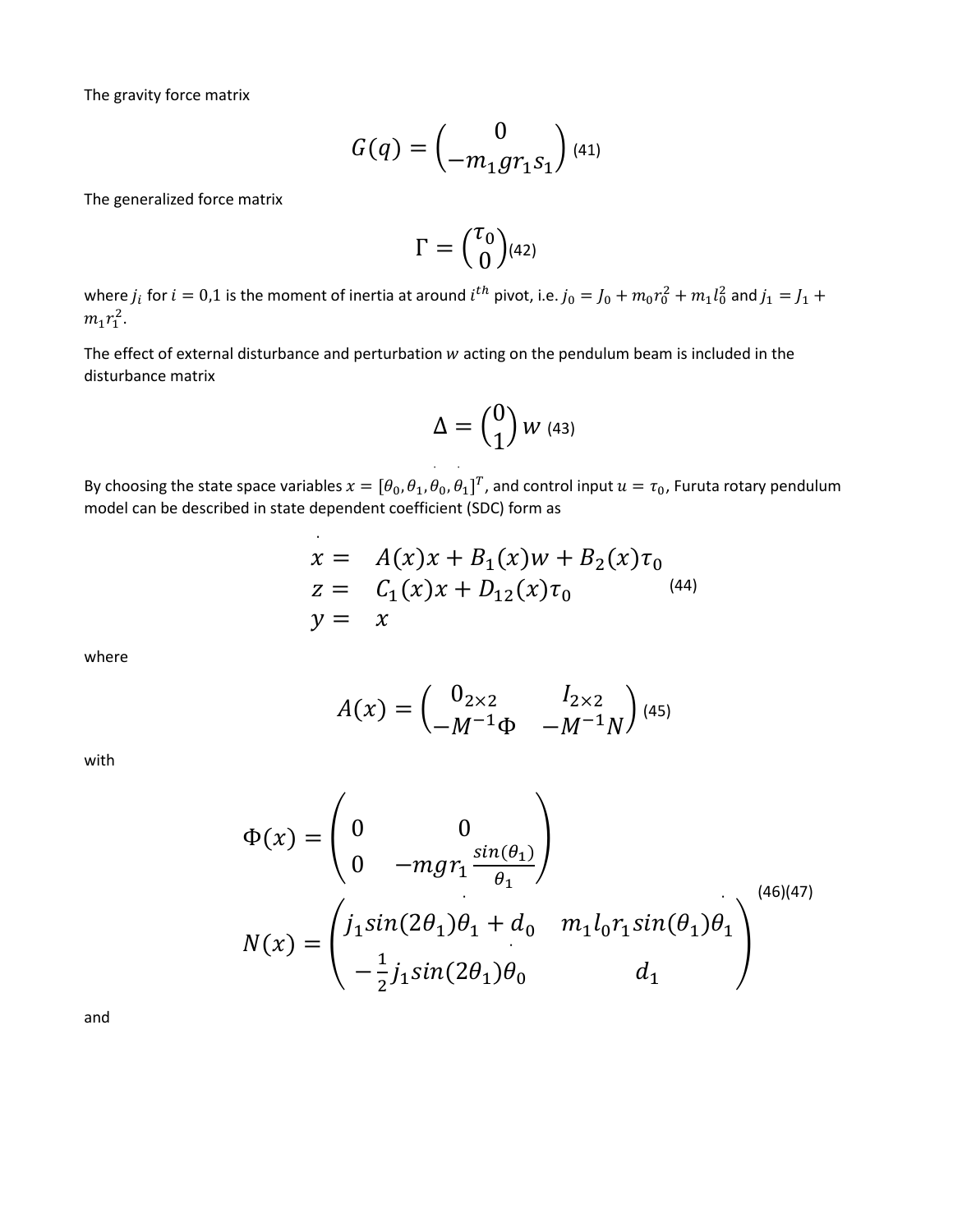$$
B_1(x) = \begin{pmatrix} 0_{2 \times 1} \\ M^{-1} \begin{bmatrix} 0 \\ 1 \end{bmatrix} \end{pmatrix}
$$

$$
B_2(x) = \begin{pmatrix} 0_{2 \times 1} \\ M^{-1} \end{pmatrix} \begin{pmatrix} 1 \\ 0 \end{pmatrix}
$$

By choosing

$$
C_1 = \begin{pmatrix} \sqrt{q1} & 0 & 0 & 0 \\ 0 & \sqrt{q2} & 0 & 0 \\ 0 & 0 & \sqrt{q3} & 0 \\ 0 & 0 & 0 & \sqrt{q4} \\ 0 & 0 & 0 & 0 \end{pmatrix}
$$
<sup>(50)</sup>

and

$$
D_{12}=\begin{pmatrix}0\\0\\0\\0\\\sqrt{\rho}\end{pmatrix}
$$

The following  $H_{\infty}$  performance can be achieved for any disturbances  $w \in \mathcal{L}_2[0,\infty)$ 

$$
\int_0^\infty \{q_1 \theta_0^2 + q_2 \theta_1^2 + q_3 \theta_0^2 + q_4 \theta_1 \ge \theta_0^2 + \rho u^2(t)\} dt
$$
\n
$$
\langle \int_0^\infty w^2(t) dt \rangle
$$
\n(52)

where  $q_1$ ,  $q_2$ ,  $q_3$ ,  $q_4$ ,  $\rho > 0$  are weighing coefficient.

The proposed nonlinear coupled state dependent Riccati equation control of the Furuta rotary pendulum have been simulated with computer software. The time duration is 3 second, the applied torque input is limited within ±10*Nm*, the initial state variables are set to be  $x(0) = [\theta_0, \theta_1, \omega_0, \omega_1]^T = [\pi/2, \pi - 0.1, 0, 0]^T$ , the zero input region is determined by  $\theta_{\varepsilon} = -0.1 r$   $ad$ ,

#### **Case I: Nonlinear Quadratic Regulator-** $H_{\infty}$  **CSDRE Control**

The design parameters are set to:

$$
Q = diag([10,50,3,3]), R = 5,
$$
  

$$
q_1 = 2, q_2 = 1000, q_3 = 1, q_4 = 2000, \rho = 1.2
$$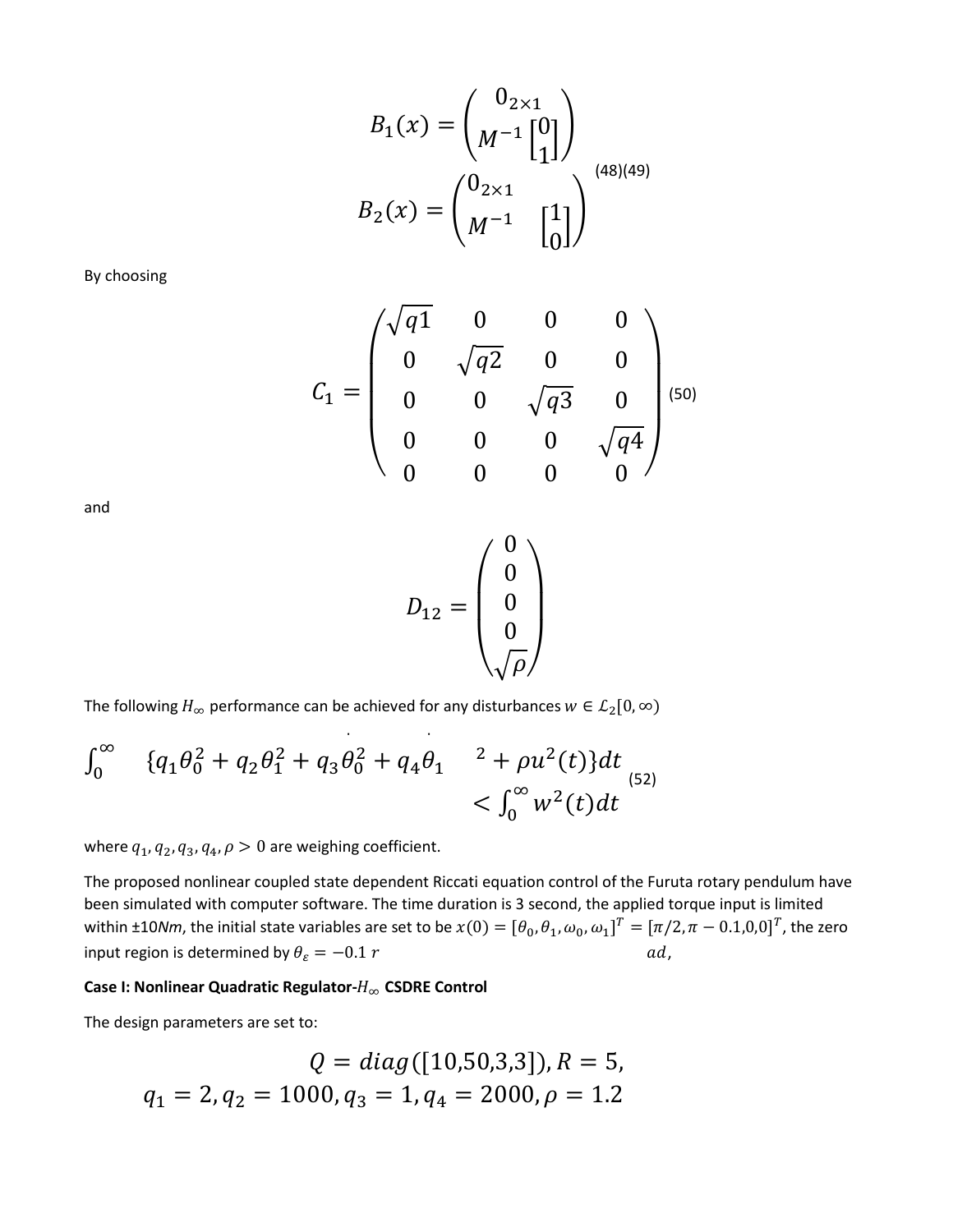

**Fig. 1.**  $NLQR - H_{\infty}$  SDRE control

Case II: Nonlinear Quadratic Regulator NLQR SDRE Control The design parameters are set to:

$$
Q = diag([100, 500, 1, 1]), R = 20
$$

## Conclusions

A novel coupled state dependent Riccati equation (CSDRE) approach is proposed to control continuous time nonlinear electromechanical systems. By formulate the system model in state dependent coefficient (SDC) linear structure, optimal control solution can be obtained by solving the coupled state dependent Riccati equation. It is shown that the conventional nonlinear quadratic regulator SDRE is a special case of the CSDRE approach when the nonlinear regulator cost is applied. The Furuta rotary pendulum is used as an illustrative example to demonstrate the efficacy of proposed method.



**Fig. 2.**  $NLQR - H_{\infty}$  SDRE control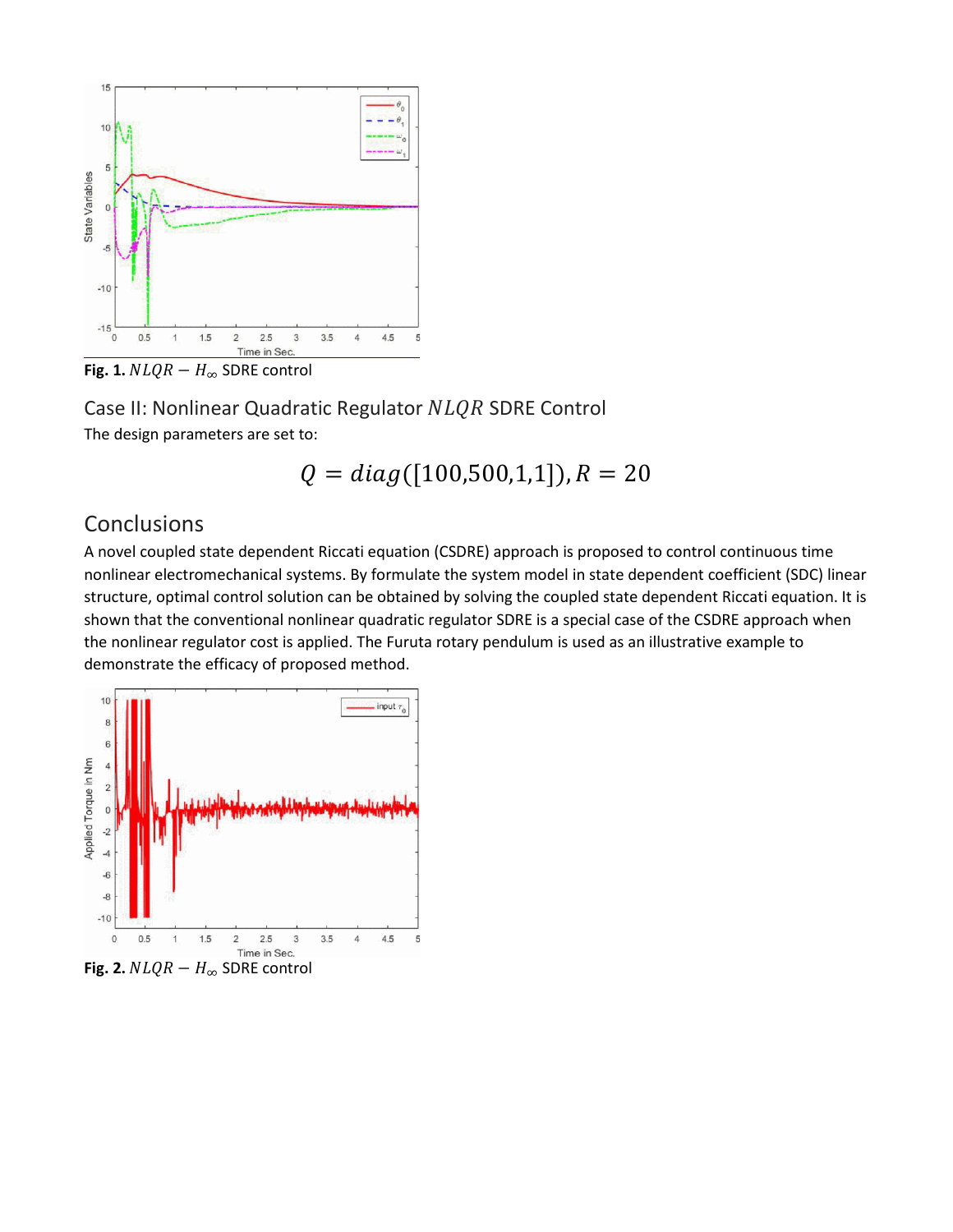

Fig. 3. NLQR SDRE control



Fig. 4. NLQR SDRE control

## References

- **1.** A.J. Van der Shaft, H.J. Trentelman, J.C. Willems, " Nonlinear State Space \\$H\_{infty}\\$ control Theory " in Perspectives in control, Birkhauser, 1993.
- **2.** J.H. Doyle, K. Glover, P. Khargonekar, B. Francis, " State Solution to standard  $H_2$  and  $\$H_{i}$  infty} $\$$  control problems ", *IEEE Transaction on Automatic Control*, vol. 34, pp. 831-847, 1989.
- **3.** K. Glover, J.C. Doyle, H. Nijmeijer, J.M. Schumacher, "A state space approach to H-infinity optimal control" in Three Decades of Mathematical System Theory, Berlin:Springer-Verlag, pp. 179-218, 1989.
- **4.** D.S. Bernstein, W.M. Haddad, " LQG control with an \\$H\_{infty}\\$ performance bound: a Riccati equation approach ", *IEEE Transactions on Automatic Control*, vol. 34, no. 3, pp. 293-305, Mar 1989.
- **5.** J. Doyle, K. Zhou, K. Glover, B. Bodenheimer, " Mixed \\$H\_{2}\\$ and \\$H\_{infty}\\$ performance objectives. II. Optimal control ", *IEEE Transactions on Automatic Control*, vol. 39, no. 8, pp. 1575-1587, Aug 1994.
- **6.** P.A. Iglesias, D. Mustafa, K. Glover, " Discrete time \\$H\_{infty}\\$ controllers satisfying a minimum entropy criterion ", *Systems & Control Letters*, vol. 14, no. 4, pp. 275286, 1990.
- **7.** D. Mustafa, K. Glover, Minimum Entropy \\$H\_{infty}\\$ Control , Berlin, Germany:Springer, 1990.
- **8.** P.P. Khargonekar, M.A. Rotea, " Mixed \\$H\_{2^{-}}H\_{infty}\\$ control: a convex optimization approach ", *IEEE Transactions on Automatic Control*, vol. 36, no. 7, pp. 824-837, Jul 1991.
- **9.** C.W. Scherer, " Multi-objective \\$H\_{2^{-}}H\_{infty}\\$ Control ", *IEEE Transactions on Automatic Control*, vol. 40, pp. 1054-1062, 1995.
- **10.** D.J.N. Limebeer, B.D.O. Anderson, B. Hendel, " A Nash game approach to the mixed \\$H\_{2^{-}}H\_{infty}\\$ control problem ", *IEEE Transactions on Automatic Control*, vol. 39, no. 4, pp. 824-839, 1994.